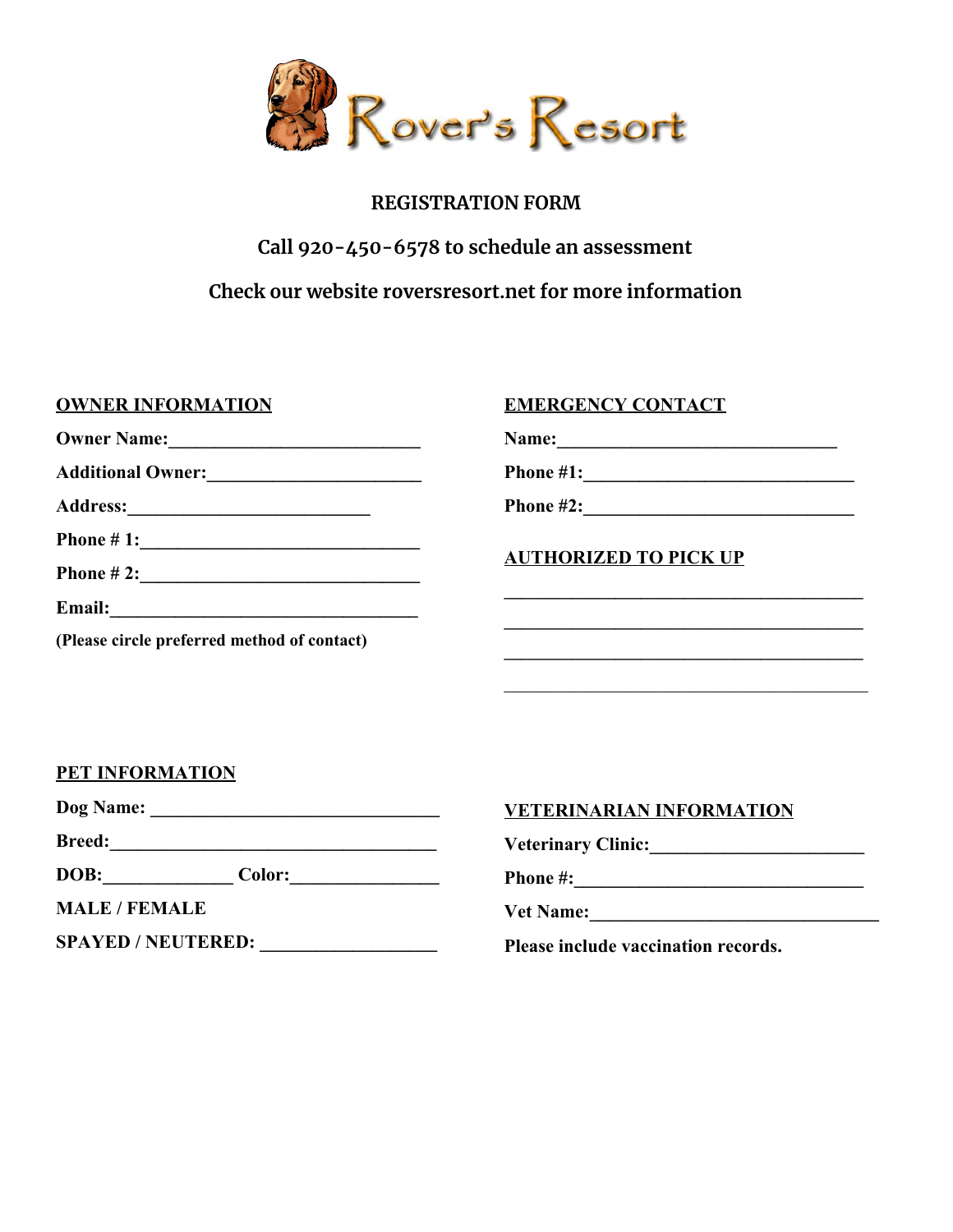| Please help us get to know your dog:                                                                                                                                                                                                        |  |  |
|---------------------------------------------------------------------------------------------------------------------------------------------------------------------------------------------------------------------------------------------|--|--|
|                                                                                                                                                                                                                                             |  |  |
| $\bullet$                                                                                                                                                                                                                                   |  |  |
|                                                                                                                                                                                                                                             |  |  |
|                                                                                                                                                                                                                                             |  |  |
|                                                                                                                                                                                                                                             |  |  |
| Behavioral Concerns: Lawrence Concerns and the Concerns of the Concerns of the Concerns of the Concerns of the Concerns of the Concerns of the Concerns of the Concerns of the Concerns of the Concerns of the Concerns of the<br>$\bullet$ |  |  |
|                                                                                                                                                                                                                                             |  |  |
|                                                                                                                                                                                                                                             |  |  |
|                                                                                                                                                                                                                                             |  |  |
| Training: The Commission of the Commission of the Commission of the Commission of the Commission of the Commission of the Commission of the Commission of the Commission of the Commission of the Commission of the Commission<br>$\bullet$ |  |  |
|                                                                                                                                                                                                                                             |  |  |
|                                                                                                                                                                                                                                             |  |  |
|                                                                                                                                                                                                                                             |  |  |
|                                                                                                                                                                                                                                             |  |  |
| $\bullet$                                                                                                                                                                                                                                   |  |  |
|                                                                                                                                                                                                                                             |  |  |
|                                                                                                                                                                                                                                             |  |  |
|                                                                                                                                                                                                                                             |  |  |
| Feeding Schedule: Manual Communication of the Communication of the Communication of the Communication of the Communication of the Communication of the Communication of the Communication of the Communication of the Communic<br>$\bullet$ |  |  |
|                                                                                                                                                                                                                                             |  |  |
|                                                                                                                                                                                                                                             |  |  |
| $\bullet$                                                                                                                                                                                                                                   |  |  |
|                                                                                                                                                                                                                                             |  |  |
|                                                                                                                                                                                                                                             |  |  |
| Anything else that you would like us to know:<br><u>Letting</u> that you would like us to know:<br>$\bullet$                                                                                                                                |  |  |
|                                                                                                                                                                                                                                             |  |  |
|                                                                                                                                                                                                                                             |  |  |
|                                                                                                                                                                                                                                             |  |  |
|                                                                                                                                                                                                                                             |  |  |
|                                                                                                                                                                                                                                             |  |  |
|                                                                                                                                                                                                                                             |  |  |